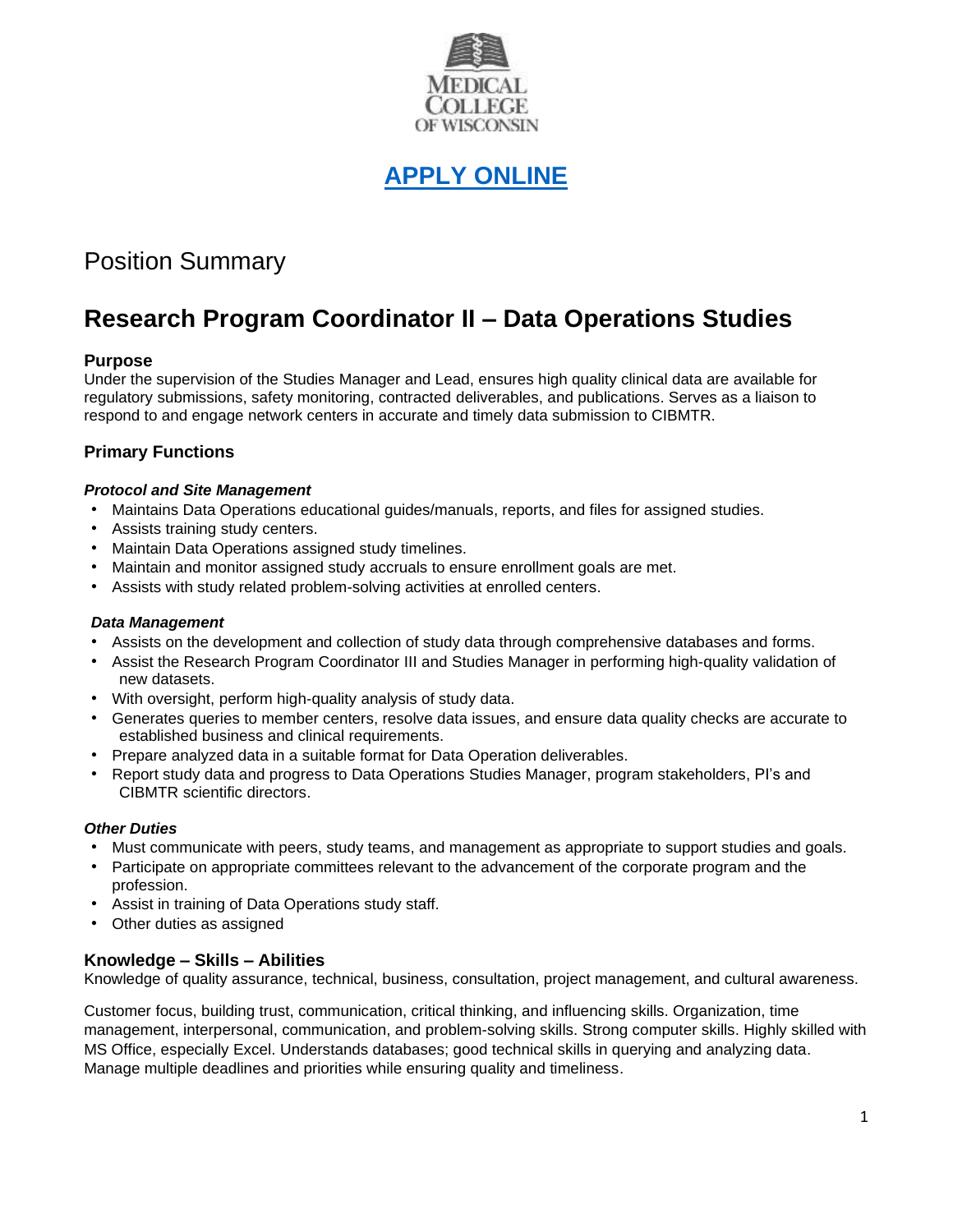

# **Organizational Structure**

Building: CLCC Department: Medicine Division: Center for Blood & Marrow Transplant Research (CIBMTR) Reports to (Title): Data Operations Studies Manager Direct Reports (Titles): NA Collaborates with (Titles): CIBMTR MCW and MSP Data Operations staff, Biostatisticians, Business Operations, IT, and Scientific Directors

# **Specifications**

| Appropriate education and/or experience may be substituted on equivalent basis |                                                                                                                 |
|--------------------------------------------------------------------------------|-----------------------------------------------------------------------------------------------------------------|
| Minimum Required Education:                                                    | Bachelor's degree                                                                                               |
| Minimum Required Experience:                                                   | 2 years                                                                                                         |
| <b>Preferred Education:</b>                                                    | Bachelor's degree, prefer in a healthcare or science related field.                                             |
| Preferred Experience:                                                          | relevant experience in data analysis, data management, project<br>management in a clinical research environment |
| Field:<br>Certification:                                                       | Oncology, Bone Marrow Transplant, or Cellular Therapy<br>CITI training required within 90 days of hire.         |

# **Classification**

| Grade Name                  | 12                                                                                                                                               |
|-----------------------------|--------------------------------------------------------------------------------------------------------------------------------------------------|
| <b>Full-Time Equivalent</b> | 1.0                                                                                                                                              |
| <b>FLSA Status</b>          | Exempt                                                                                                                                           |
| <b>FLSA Test</b>            | Administrative                                                                                                                                   |
| Workweek                    | Full-time role with expectations for coverage during core business hours<br>and flexibility required as necessary to accommodate business needs. |
| Job ID                      | 271                                                                                                                                              |
| Job Name                    | Research Program Coordinator III                                                                                                                 |
| <b>Position Category</b>    | <b>Research Services</b>                                                                                                                         |
|                             |                                                                                                                                                  |

# **Job Scope**

*Complexity –* regularly applied judgment to accomplish tasks; develops policies and procedures *Impact –* errors may cause moderate to serious damage; accuracy highly important *Autonomy –* performs work independently with regular check-ins; supervision available as needed *Communication –* occasionally resolves conflicts; adapts communication style to audiences *Responsibility –* advises others *Confidentiality –* regularly prepares and uses confidential information *Leadership –* acts as a role model

#### **Physical Requirements**

Work requires occasionally lifting moderate weight materials, standing, or walking continuously.

# **Risk Potential**

Little or no exposure to hazards such as dust, fumes, or extreme temperatures, airborne or blood borne pathogens, extreme temperatures, or allergens.

# **Sensory Acuity**

Ability to detect and translate speech or other communication required. May occasionally require the ability to distinguish colors and perceive relative distances between objects.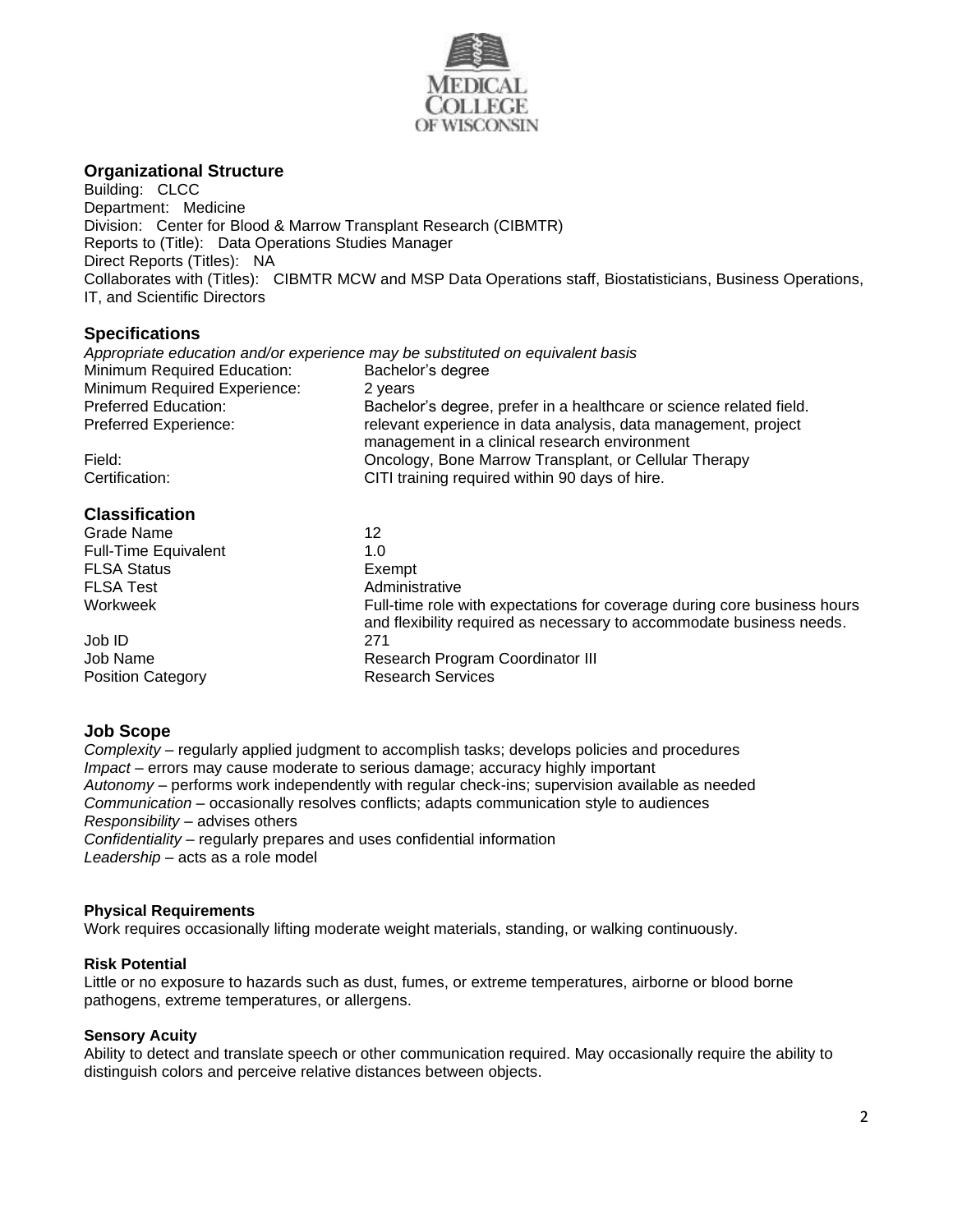

#### **Work Environment**

Occasional exposure to dust, noise, temperature changes, or contact with water or other liquids. Work is performed in an environmentally controlled environment.

# **Performance Dimensions**

#### **Collegiality**

Exhibit confidentiality, honesty, and actions that build trust and strengthen relationships. Listen to others and effectively communicate in a clear and concise manner through written and verbal communication. Demonstrate respect and commitment to the values of diversity and equity; seek out and incorporate diverse perspectives into decision making.

#### **Excellence and Creativity**

Exhibit initiative and ingenuity by taking ownership of tasks to proactively improve services, avoid problems, or develop opportunities. Generate novel and valuable ideas to impact institutional missions. Identify and implement new methods to increase efficiency and quality.

#### **Education and Development**

Displays an ongoing commitment to continuous learning and self-improvement in one's area of responsibility. Actively seek out mentorship and learning opportunities that can be applied to current and future work activities. Develop and maintain professional affiliations. Participate in design, development, and/or evaluation of instructional materials, methods, courses, or programs.

#### **Agility and Judgment**

Remain flexible and versatile in rapidly changing environment and adapt quickly to changing circumstances. Change behavioral style or method of approach when necessary to achieve a goal. Make timely and sound decisions based on analysis of information, experience, and logic. Show reliability and accountability in the successful completion of all work.

#### **Stewardship and Institutional Citizenship**

Support transformational change to achieve institutional vision and strategies. Be an active and thoughtful participant in institutional initiatives, meetings, and committee work. Conserve resources and use in an efficient and cost effective manner across all institutional missions. Look for ways to improve and promote quality within area of influence.

# **Disclaimers**

# **Background Check**

Employment in this position may be contingent upon successfully completing a background and criminal history check, caregiver background check in accordance with the Wisconsin Caregiver Background Check Law, physical examination, and / or driving record check.

# **Equal Opportunity Employer**

The Medical College of Wisconsin is an affirmative action / equal opportunity employer and does not discriminate in hiring or employment on the basis of age, sex, race, color, religion, national origin, veteran status, disability, or sexual orientation.

#### **Diversity and Inclusion**

The Medical College of Wisconsin defines diversity as a commitment to recognizing and appreciating the variety of individual differences in an environment that promotes and celebrates individual and collective achievement. The diversity of MCW continues to be an important source of innovative ideas and creative accomplishments.

# **Confidentiality**

Employees that have access to MCW, affiliate, subsidiary, or student data or Protected Health Information